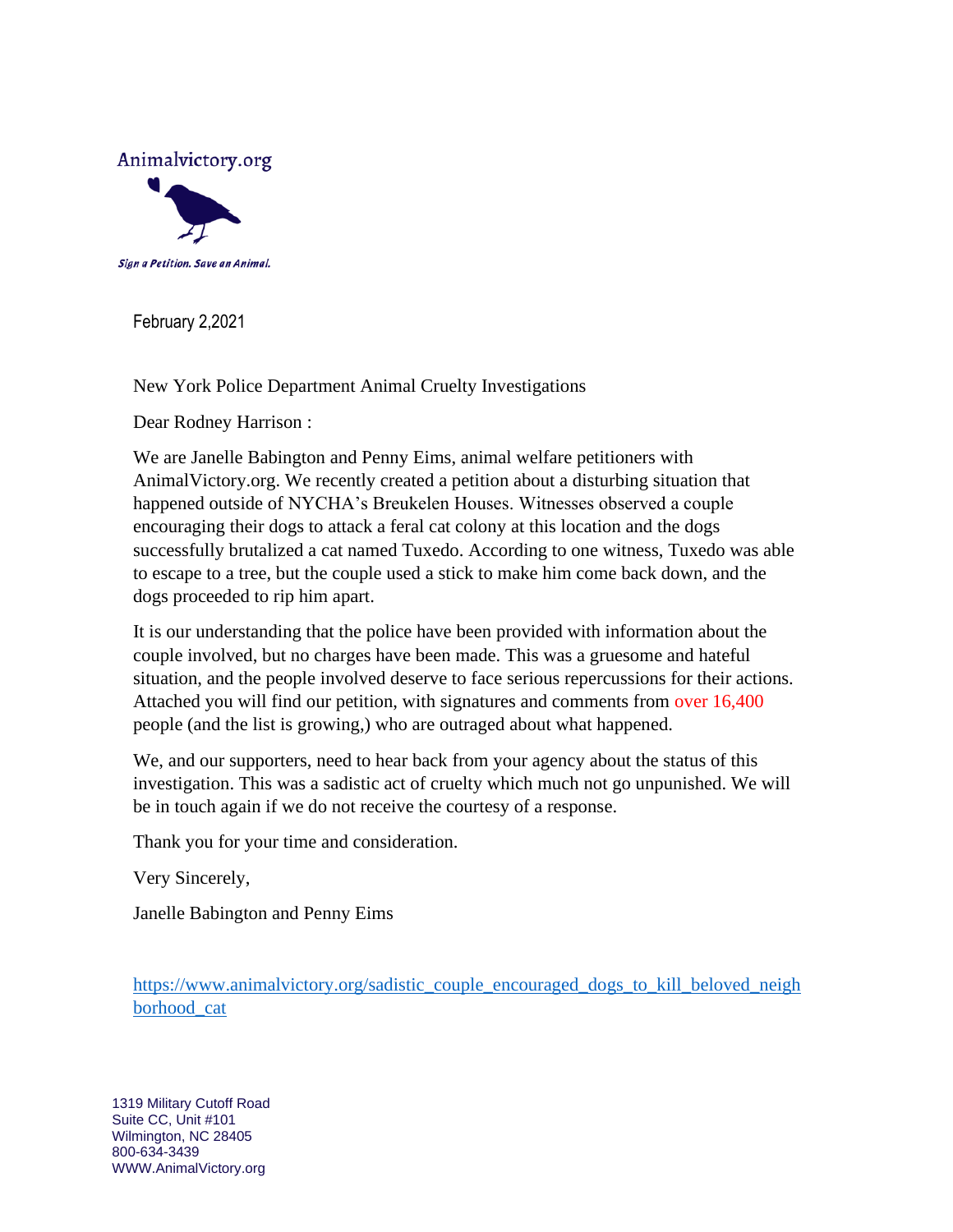

## [Sadistic Couple](https://www.animalvictory.org/sadistic_couple_encouraged_dogs_to_kill_beloved_neighborhood_cat)  [Encouraged Dogs To Kill](https://www.animalvictory.org/sadistic_couple_encouraged_dogs_to_kill_beloved_neighborhood_cat)  [Beloved Neighborhood](https://www.animalvictory.org/sadistic_couple_encouraged_dogs_to_kill_beloved_neighborhood_cat)  Cat - [Animal Victory](https://www.animalvictory.org/sadistic_couple_encouraged_dogs_to_kill_beloved_neighborhood_cat)

A beloved cat in a Brooklyn, New York neighborhood suffered a horrific death after a sadistic couple encouraged their two dogs to attack him. The cat, dubbed Tuxedo, was part of a feral cat colony that lived at NYCHA's Breukelen Houses - the cat was a favorite of Latonya "Sassee" Walker's.

[www.animalvictory.org](http://www.animalvictory.org/)